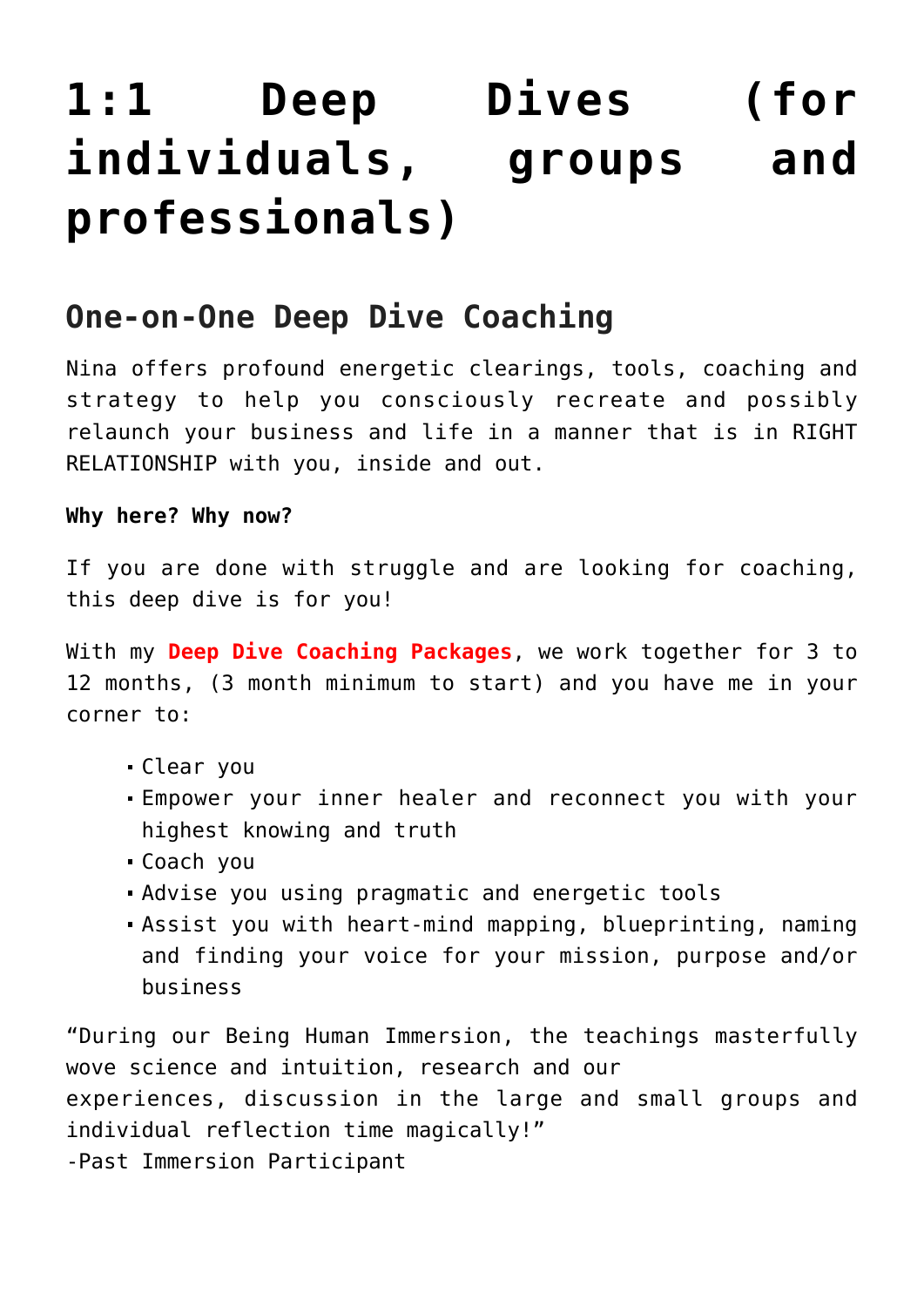### **Abundance follows… desire, inspiration, focused energy and Joy!**

Not the other way around.

Pleasure, receiving and choosing for YOU Being in (loving) service are key concepts in the work we do together. A constant feeling of struggle and burnout will become a thing of the past when you learn to set up a life and business that works for you.

#### **DEEP DIVE PACKAGES**

#### **EVOLVE: Three R's 12-Week Coaching Immersion**

**Free Yourself with Transformational Evolutionary Coaching** 

**ReImagine and Become Your Self and Desired Life with Transformational Coaching**

- Evolve on all levels of being, doing, loving and living
- Release self sabotage, complete your final DNA clearing and reset
- Know and claim yourself as you naturally are
- Rediscover and own your true full nature
- Relax in your potential and ignite your inner leader
- Free yourself of your old story
- Re-Imagine and become your new story
- Align your intentions, commitment and actions while consciously creating your personal ethose and manifesto that becomes your guiding template for your life
- Align with the natural Universal Laws and discover ease, peace and flow in life

#### **Reach Out Now for a Consult**

Weekly 1:1 coaching/hypnosis sessions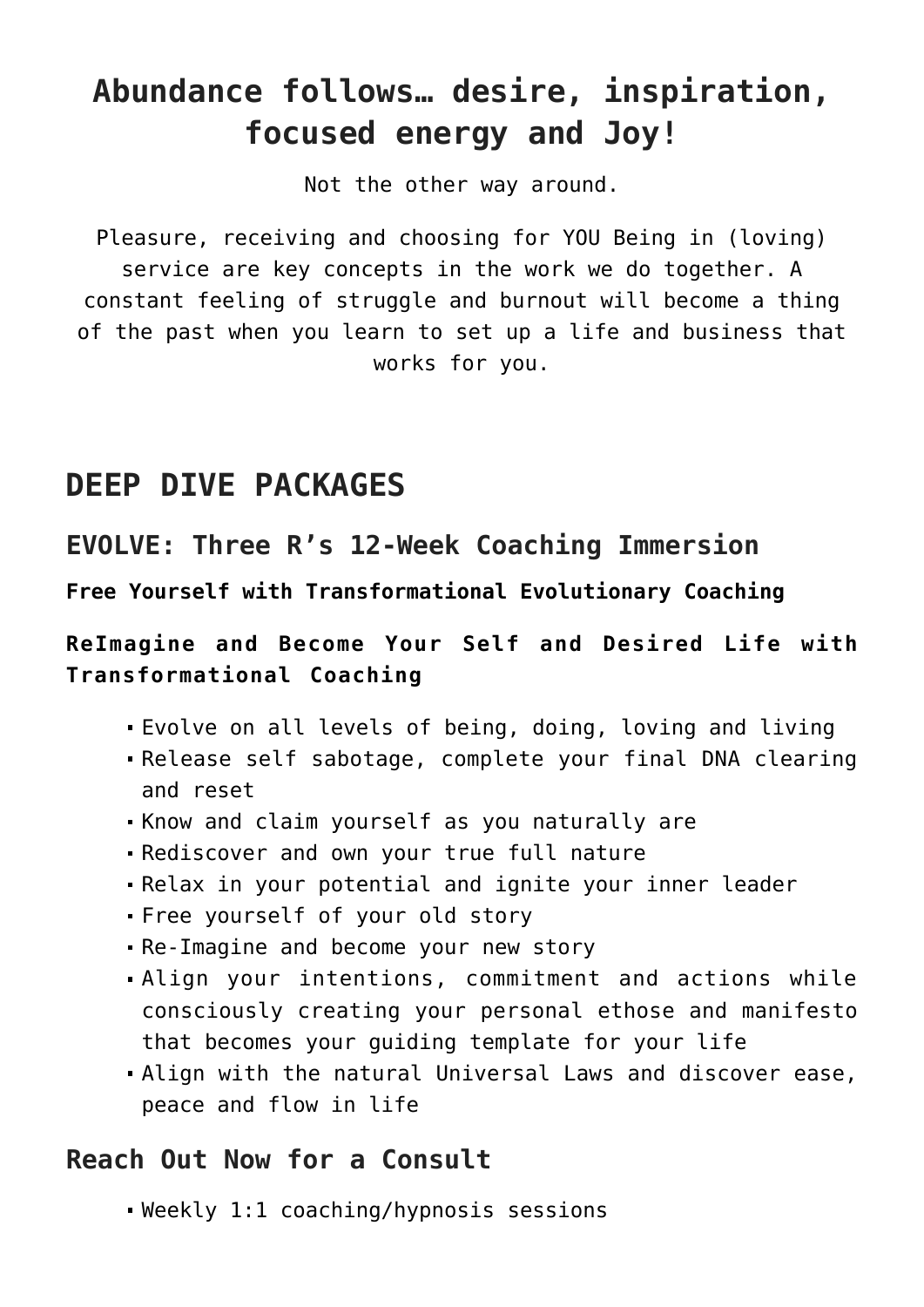- Weekly 30 minute On-Track follow up calls
- Two customized hypnosis tracks and three guided Meditations and Activations to positively repattern (and heal) your subconscious mind
- Weekly accountability and goal setting to support your success
- Transformational homework that boosts your learning, confidence and intuition
- Proven techniques to amplify your super powers

[REACH OUT NOW](http://beinghumanlife.com/contact/)

### **RECALIBRATE AND ELEVATE YOUR VIBE; Raise and Maintain Your Frequency 9-Week Deep Dive**

- Three monthly, 60-minute coaching sessions
- Once-a-month, 60-minute Distance Reiki and/or access bars, energy clearing and ENERGETIC RESET sessions
- Once-a-month, intuitive tarot reading with energetic attunement (included with one of the coaching sessions)
- Customized personal awakened practice development (guided and audio meditation and energetic cleansing and heart activation)
- Unlimited access to Nina via text and email
- Other custom features include OM, tarot, numerology, energetic clearing/reset and more
- 3-month minimum commitment

[Schedule an Interest Chat](http://beinghumanlife.com/contact/)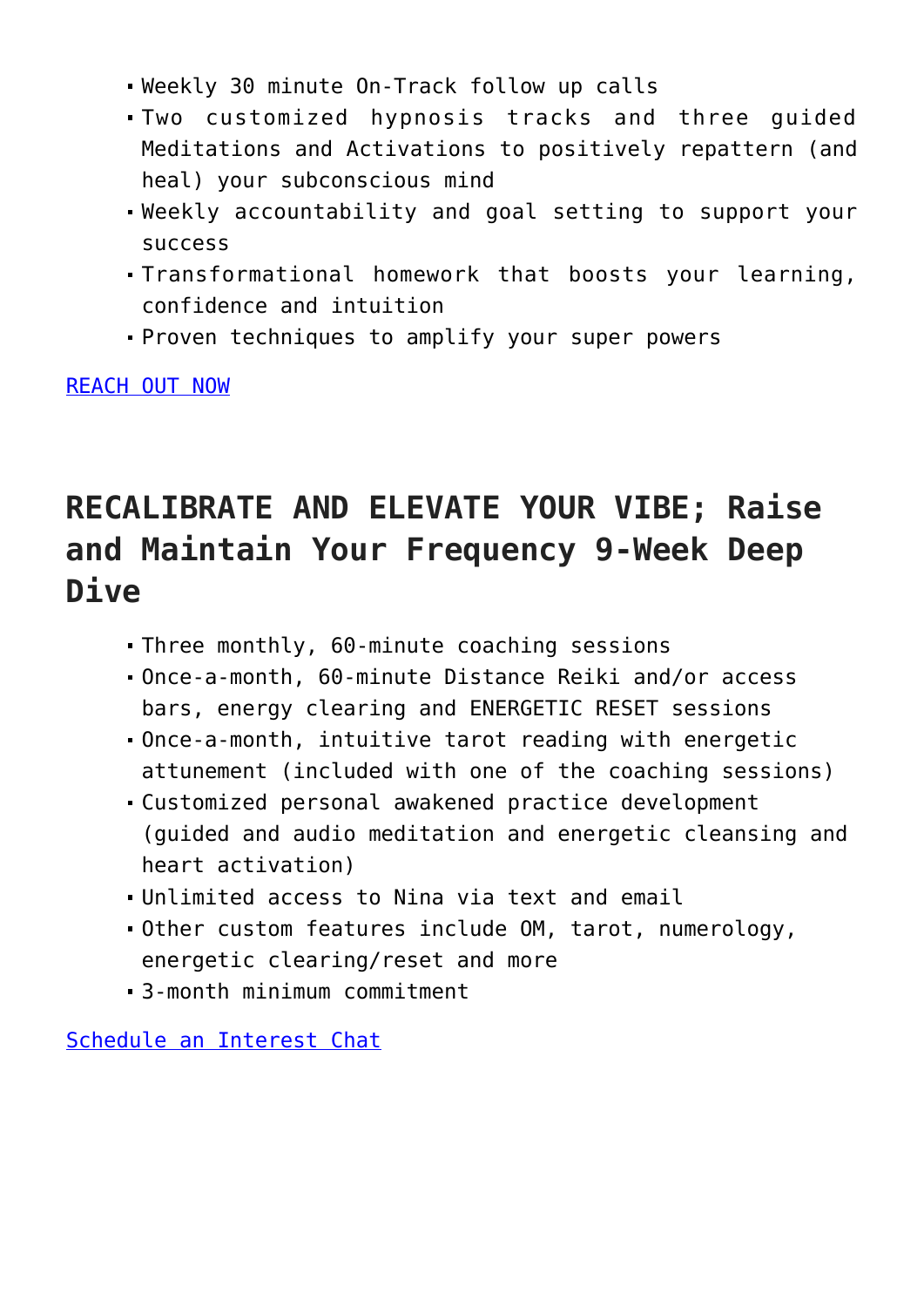### **RELAUNCH: Life, Purpose & Business DEEP DIVE**

- Everything from life & business deep dives
- Two weekly, 60-minute coaching sessions (one each for life and for business)
- Once-a-month, 60-minute access bars or energy clearing and ENERGETIC RESET sessions
- Once-a-month, intuitive tarot reading with energetic attunement and activations
- Customized personal awakened practice development (guided and audio meditation, energetic cleansing and heart activation)
- Unlimited emails
- Unlimited access to Nina
- Other custom features include OM, tarot, astrology, access clearings and more
- Package can be adjusted to include a custom website and technical trainings
- 3-month minimum commitment with discount for renewal if there is more to be done

[Schedule an Interest Chat](http://beinghumanlife.com/contact/)

## **WORK For Your Business**

# **AWAKENED BUSINESS & LEADERSHIP DEEP DIVE**

- Once-a-week, 90-minute Your New Era Business Launch or Relaunch strategy sessions
- Learn your biz leadership strengths, gifts and talents
- Twice-a-month, 60-minute Distance Reiki and/or access Bars, energy clearing and ENERGETIC RESET sessions
- Once-a-month, intuitive tarot reading with energetic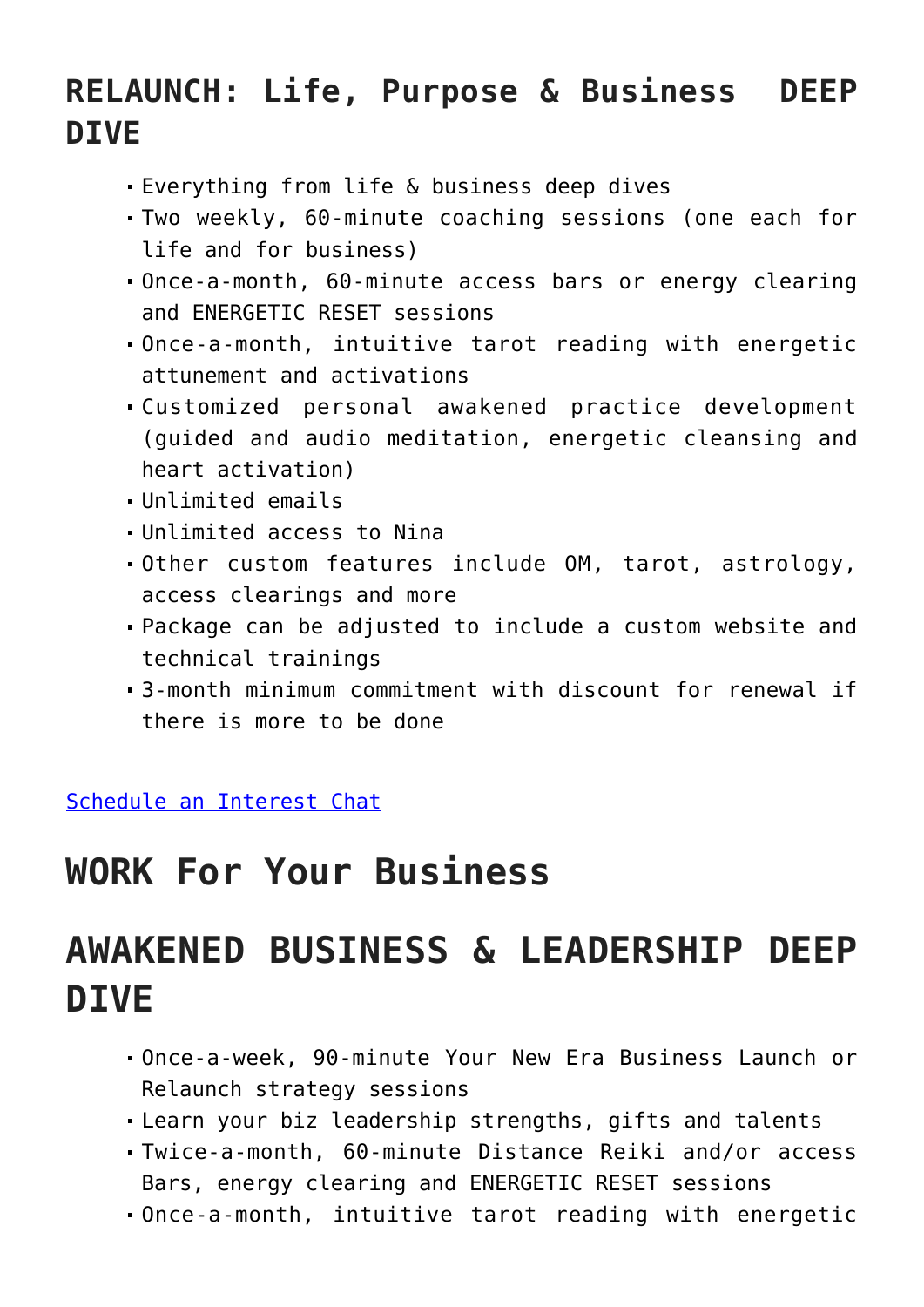attunement and activations

- Customized personal awakened practice development (guided and audio meditation, energetic cleansing and heart activation)
- Unlimited emails
- Other custom features (options include Shamanic Journey, Guided Vision Quest, Intuitive Readings, Access Clearings, personal weekend non residential retreat)
- 3-month minimum commitment

[Schedule an Interest Chat](http://beinghumanlife.com/contact/)

#### **Not Quite Ready for a Deep Dive?**

In addition to Deep Dive Coaching Packages, I offer individual sessions for short-term problem solving and clearing of energy blocks.

[Learn About Individual Sessions](http://beinghumanlife.com/work-with-nina/single-sessions-with-nina/)

#### **Helped me breakthrough…**

"Nina is like the bend in the stream that guides the flow where it needs to go, helped me breakthrough, enjoy higher sense of freedom, move forward the upward spiral, and helped me be more illuminated, more enlightened, and free."

Evona Duggan Harow Australia

#### **Nina is the real deal…**

"Nina is kind, incredibly intuitive and skillful. She is an accomplished integrative coach and always open to whatever 'shows up,'no preconceived ideas, no judgment — not everybody has that. I felt more purposeful, self-directed and discovered